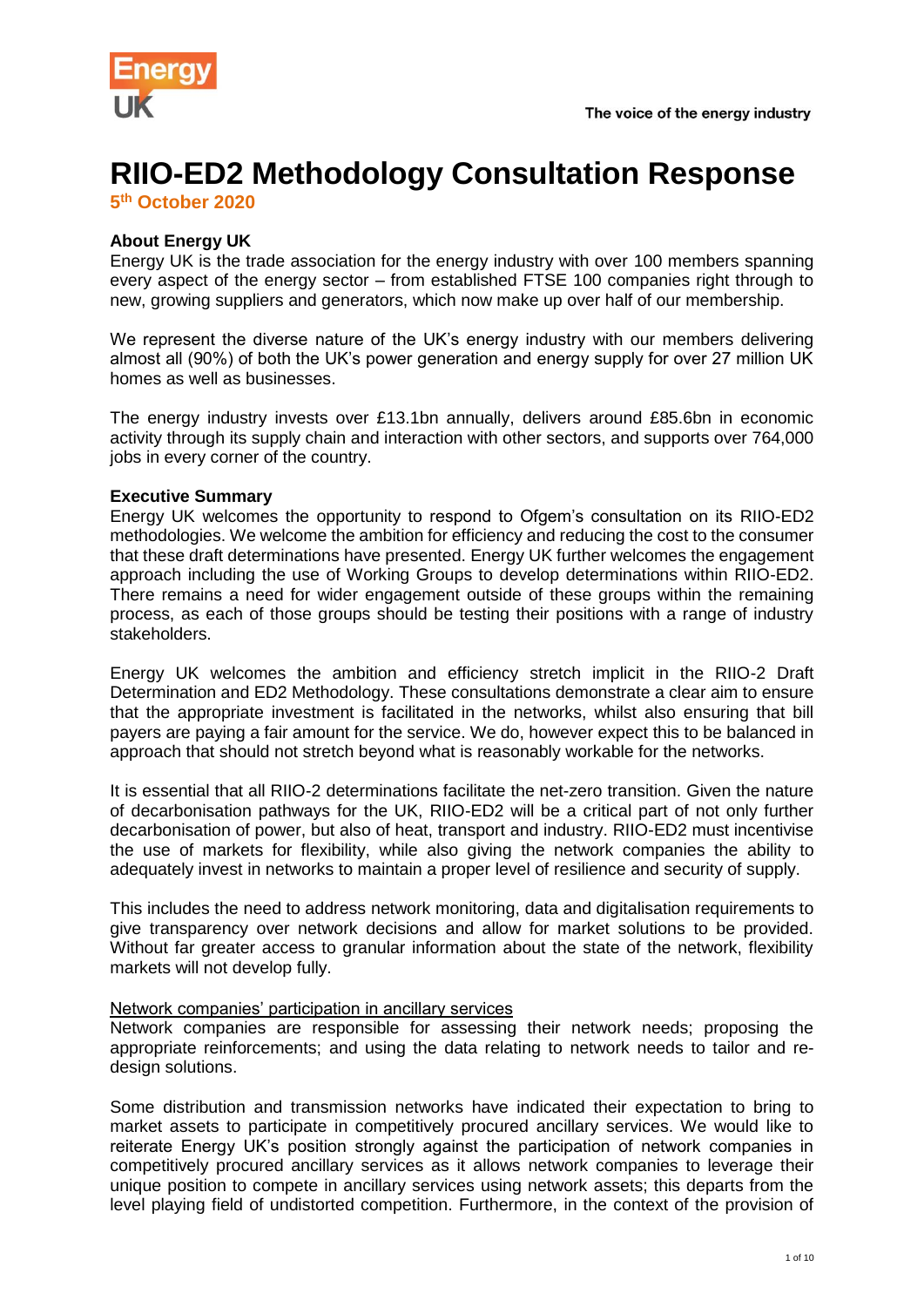ancillary services through pathfinders, we are keen to better understand how the ESO is expected to effectively assess potential service providers when it does not have full regulatory oversight.

We have outlined some of our views in our response to *"Regulatory treatment of CLASS as a balancing service in RIIO-ED2 network price control"* and, as always, we would welcome further discussions with Ofgem to outline our views and concerns.

Energy UK would welcome any questions or further discussion on these points. I can confirm that there is no confidential information in this response, and as such it can be published.

**Charles Wood** Head of New Energy Services & Heat Tel: +44 (0)20 7024 7636 [Charles.Wood@energy-uk.org.uk](mailto:Charles.Wood@energy-uk.org.uk) 26 Finsbury Square (1st Floor) London EC2A 1DS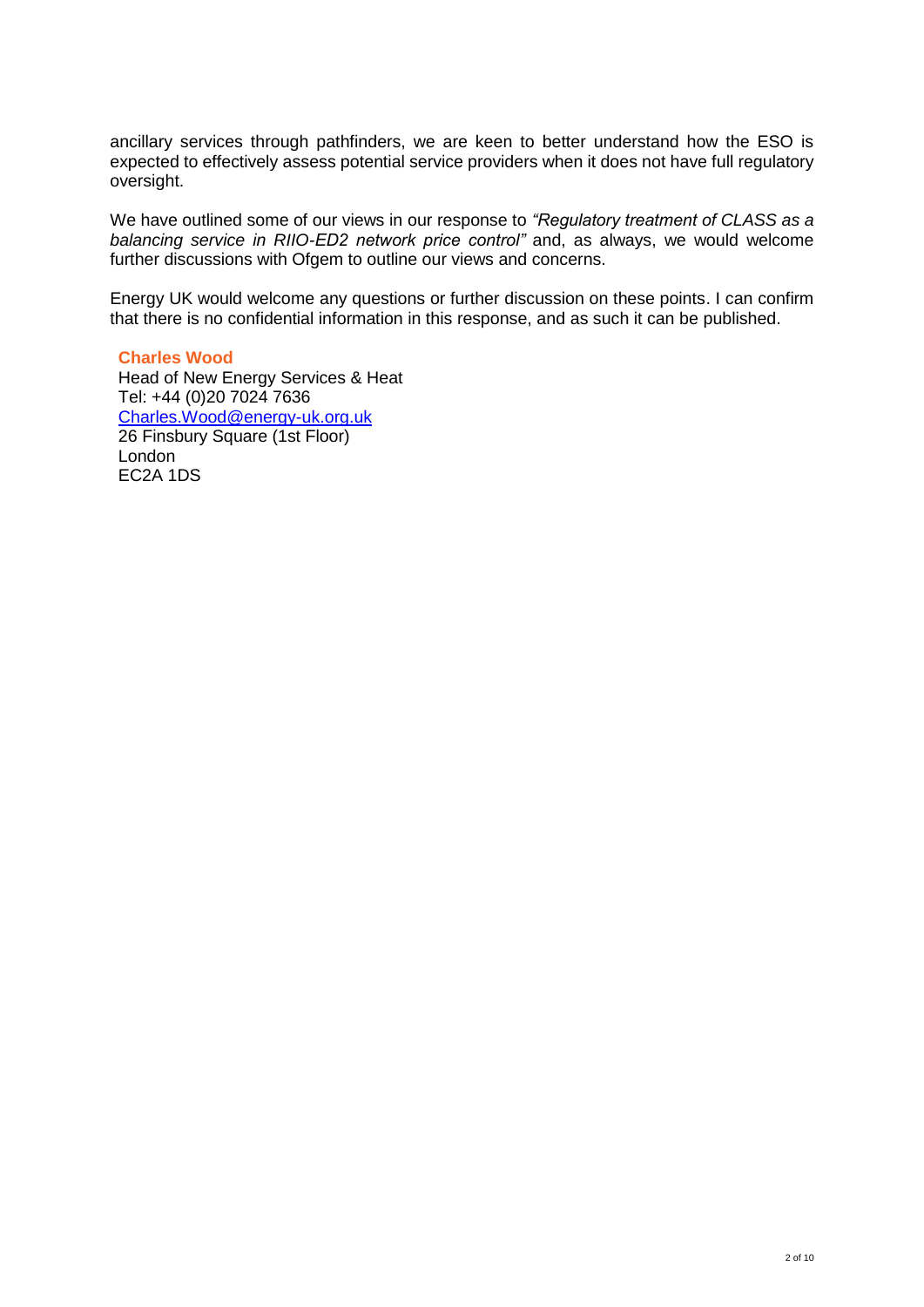# **Energy UK responses to consultation questions**

**OVQ1: Do you have any views on our proposal to include a statement of policy in Final Determinations that in appropriate circumstances, we will carry out a post appeals review and potentially revisit wider aspects of RIIO-2 in the event of a successful appeal to the CMA that had material knock on consequences for the price control settlement?**

-

**OVQ2. Do you have any views on the proposed pre-action correspondence, including on the proposed timing for sending such to Ofgem?**

-

## **Net Zero and Innovation**

## **OVQ3. Do you agree with our proposed approach to a Net Zero re-opener?**

Yes. Energy UK agrees that activities during the RIIO2 period will have a significant role to play in preparing the network companies for net zero challenges, but also that many of these activities are awaiting policy certainty. A net zero re-opener is therefore an appropriate mechanism for electricity distribution networks to ensure that they are ready to support the step change in deployment of electric vehicles, electrification of heat and decentralised energy resources.

In order to foster confidence in the Uncertainty Mechanisms from both network owners and investors, we encourage Ofgem to provide timeframes for decision upon triggering an Uncertainty Mechanism. It may also be suitable to provide network owners with a guidance on how to support Ofgem decisions with relevant and granular information to assess an Uncertainty Mechanism request quickly and appropriately.

Energy UK understands the need for reopeners where the needs case or options are not yet fully established and for a review mechanism to ensure best value for customers. However, there is a balance to be struck between best value for customers (customers not over paying, as may occur if allowances were included in baseline and spend outturns lower than the allowance) and predictability and certainty of charges.

The shift in revenue from baseline funding to reopeners increases the unpredictability of charges faced by customers so any changes must be signalled well in advance and not only flagged as allowed revenue changes. We request that indicative charges effective to the remainder of the price control period are published as part of the stakeholder consultation. Adequate lead-times are required to ensure network charges are efficiently reflected in customer tariffs.

Energy UK would also like to understand whether Ofgem is adequately resourced to progress multiple reopeners in parallel, we would not like to see important projects face delay. Decisions on reopeners must not be allowed to delay decisions on investment for infrastructure necessary for net-zero. This leads us to explore whether aligning reopener submissions at a single point in the year and at certain defined points across the price control period is the best approach. Submission based on project requirements and/or an annual process may be more appropriate for delivered the best consumer outcomes at least cost.

Our experience of reopeners in RIIO1 has been that the combination of information asymmetry and opacity of the process made industry engagement at a meaningful level challenging. The potential volume and importance of RIIO2 reopeners is therefore of concern to Energy UK.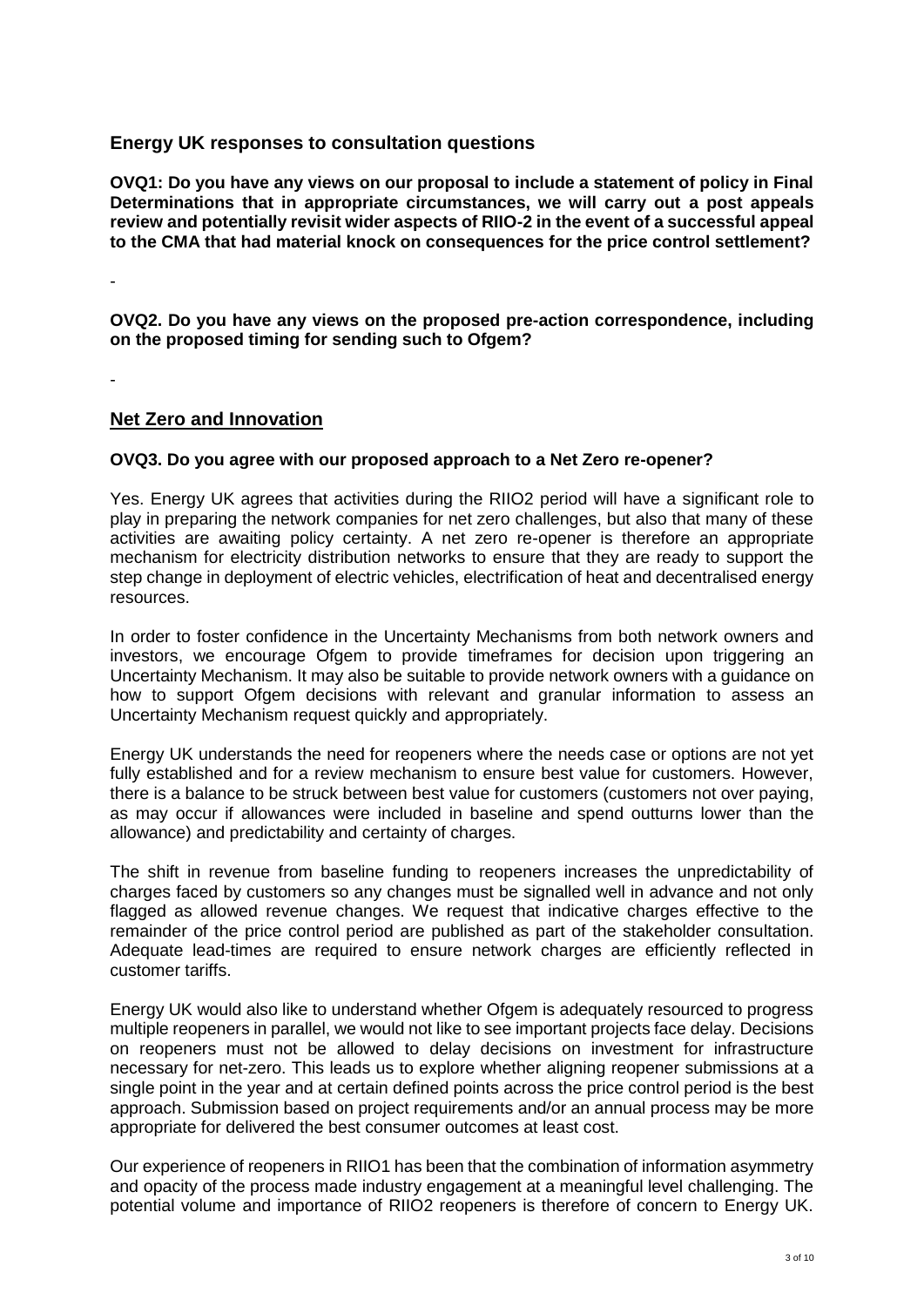Resourcing is an issue for industry parties, and should be considered. The consequences in terms of efficiency and cost on the entire industry, in particular the network companies, of holding constant or a series of price reviews should be considered by Ofgem.

## *Strategic Investment for Net Zero*

## **OVQ4: In what circumstances, would a centralised approach to setting forecasted outputs be appropriate? What form should this take?**

Ensuring that any geographical variation results in efficient investment ahead of need will be dependent on two broad factors:

- Prioritising the development of effective markets for flexibility to maximise use of the existing and developing flexible resources.
- The application of centralised and standardised forecasting parameters to ensure a common approach is applied across all distribution network areas.

We note that many network owners and operators have developed their own pathways or plans to achieve net-zero targets, as have local authorities across the UK. While these should factor into the forecasting approach taken by networks, it is important that any investments are aligned with a single strategic framework delivering consistency across the network companies, overseen by Ofgem.

A wholesale reliance on centralised approach to setting forecasted outputs will only continue to be appropriate if government is willing to set more granular targets for all elements of decarbonisation. At present, anticipating uptake of LCTs accurately would require considerable analysis of a range of factors that Ofgem cannot reasonably be expected to have full sight of.

Ofgem should, however, continue applying a single centralised approach to setting forecasting parameters to set the broad direction of travel within which local and regional factors can be integrated. Ofgem should also be setting the parameters and methodology for any allowable deviation, to ensure that all DNOs are setting forecasted outcomes based on the same assumptions and processes. This will allow for a centralised framework to be applied to regional approaches to forecasted outputs.

#### **OVQ5. What would be the factors we should take into account that would give us high certainty in a centralised approach to setting outputs?**

Arguably the most impactful factors for decarbonisation will be factors established by Ofgem and the Government. The Government setting granular targets for decarbonisation and Ofgem establishing a framework under which industry can deliver against these targets will heavily impact the certainty of established outputs.

The Government setting targets for EV uptake and heat decarbonisation in its upcoming Transport Strategy and Heat and Buildings Strategy will impact industry investment and focus, as well as driving up consumer demand. Ofgem developing appropriate price signals through the development of more effective markets for flexibility and the delivery of Access and Charging reforms will help to make the business case for investment in flexible assets.

Economic impacts of COVID-19 and the UK's exit from the European Union will further impact the ability of consumers to adopt LCTs and the ability of industry to source low cost investment for grid-scale assets. This uncertainty must be factored into the approach.

## **OVQ6. Alternatively, in what circumstances would it be more appropriate to take a decentralised approach to determining forecasts?**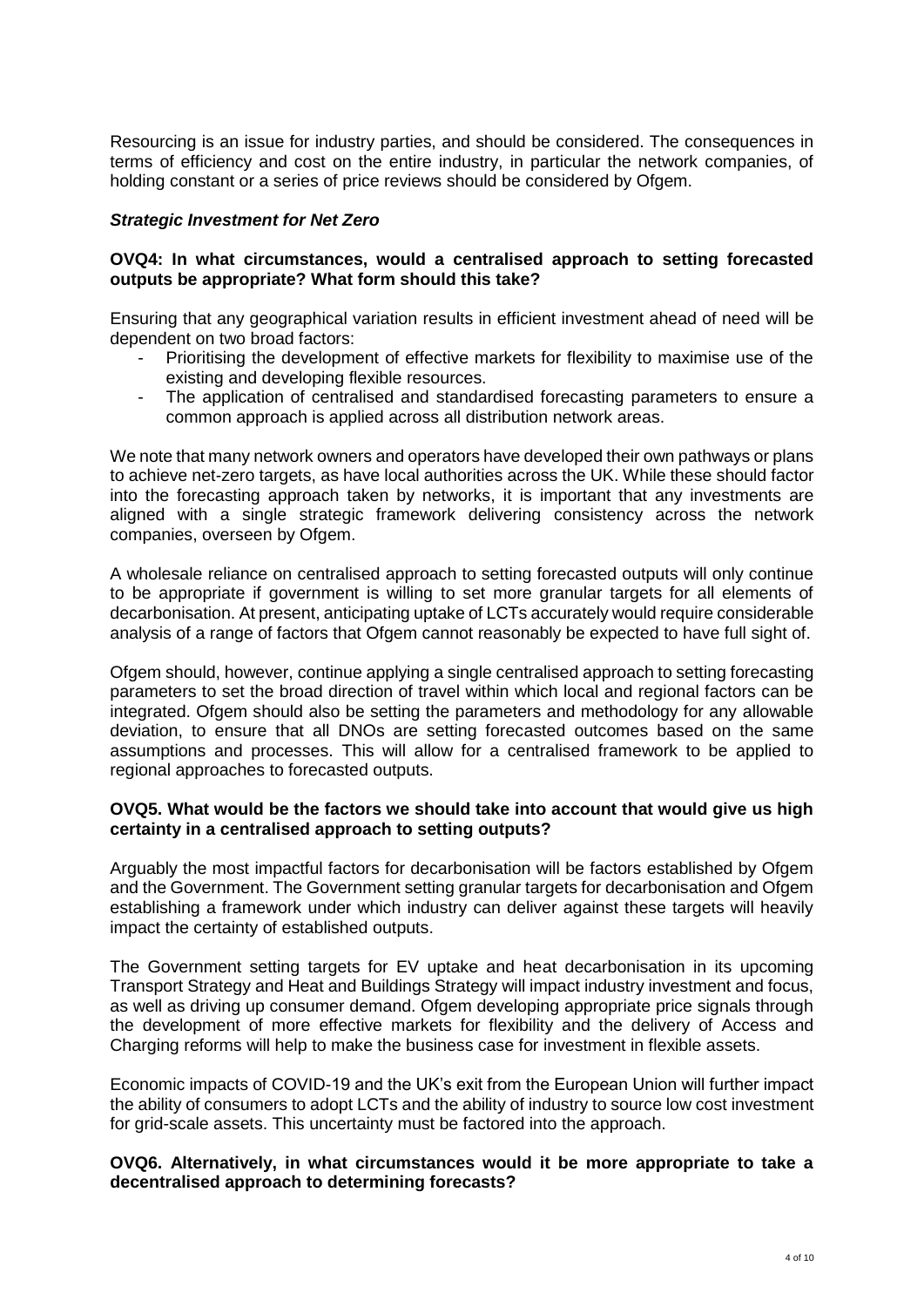Given the time-frame of RIIO-ED2, Energy UK supports some decentralisation of determining forecasts, but only within a transparent framework set by Ofgem, as set out in response to Q4.

#### **OVQ7. What would be the factors that we should take into account that would give us high certainty in forecasted outputs derived through a decentralised approach?**

A wide range of variables exist for any decentralised approach, including but not limited to:

- Local Area Energy Plans / Local authorities' ambitions.
- Socio-economic circumstances of the local population.
- Existing network capacity and asset health requiring much more granular visibility of LV networks.

Establishing a framework for LAEP Best Practice will give more certainty, and the role of the networks will remain in enabling and supporting decarbonisation, rather than actively pursuing it.

## **OVQ8. Do you consider that the LAEP Best Practice guidance produced by the Centre for Sustainable Energy and the Energy Systems Catapult provides adequate checks and balances to ensure that local or regional energy plans are robust, unbiased and have broad support?**

Yes, Energy UK supports the implementation of an LAEP approach along the lines of that approach. This will require further consideration and consultation to ensure appropriate consideration of all unintended consequences and factors.

## **OVQ9. Which of the uncertainty mechanisms and incentives in Appendix 3 will be most effective in enabling efficient strategic investment?**

Energy UK does not hold a single preference, it welcomes the recognition in this section of the RIIO consultation that the networks should install monitoring on parts of the network that are constrained or may become constrained. However, this needs to go further as monitoring equipment and the data gathered from the infrastructure will be critical to developing a functioning and complete flexibility that all customers can participate in. There is a clear need for increased visibility across DNOs about how much of an increase in demand the existing network can accommodate.

Data that would help in increasing the availability of flexibility include:

- real time management of feeder capacity
- real time feeder headroom / footroom
- substation voltage
- asset health indexes
- losses recorded at substation level
- regional / local RoCoF,
- Up-to-date data on flexible capacities connected to the feeder.

DNOs can minimise uncertainty by gathering and making publicly available information on current levels of network utilisation and changes to utilisation based on different forecast growth scenarios. Flexibility cannot be utilized if DNOs do not make available information about which area is constrained or will be constrained.

All of the uncertainty mechanisms should fully utilise this range of data to create a holistic and more accurate understanding of the changing needs of any network area.

#### *Innovation*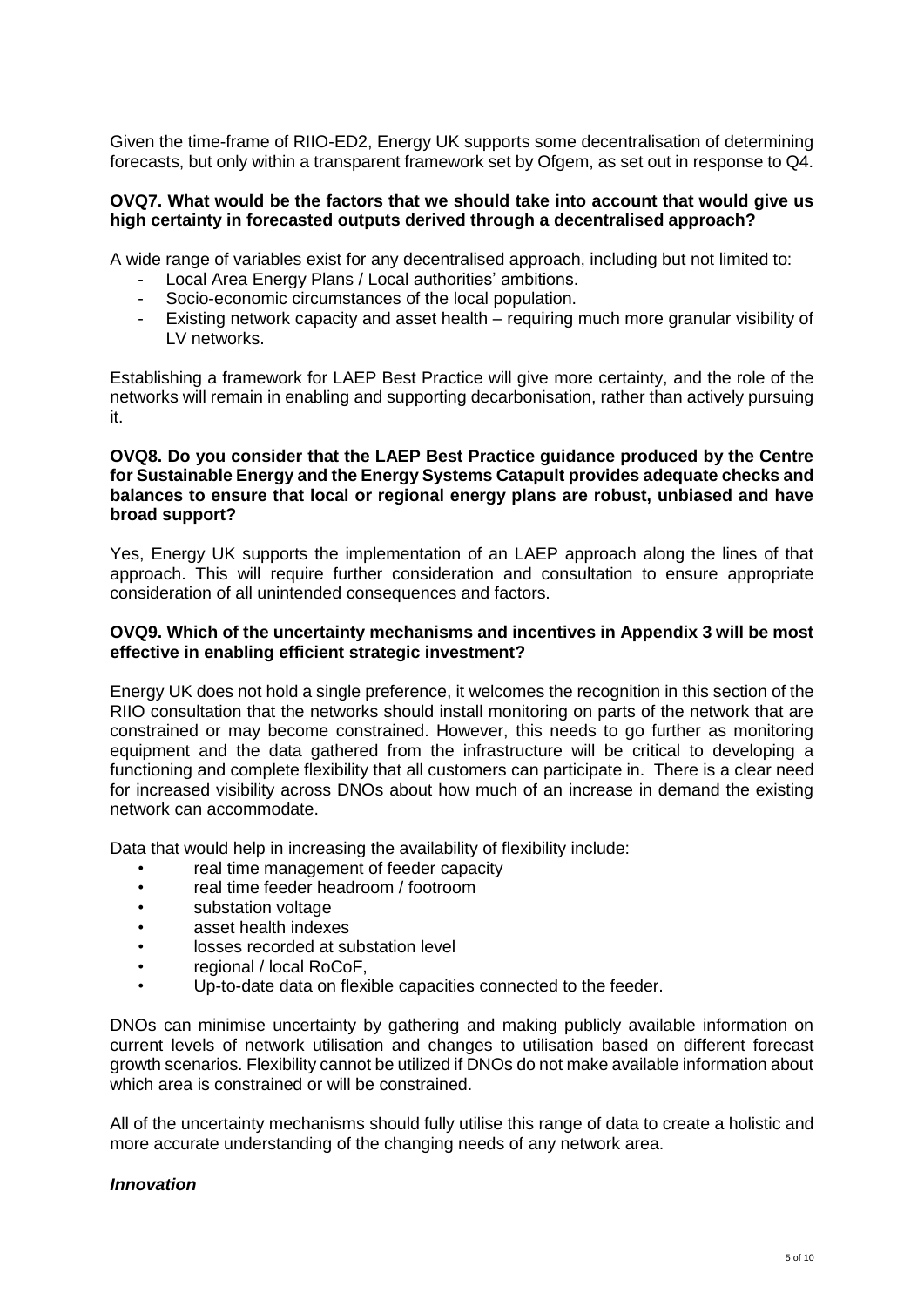## **OVQ10. Do you agree with our proposals to increase levels of BAU innovation?**

Energy UK broadly welcomes the proposals to integrate innovation further into BAU across DNOs, as this is critical to moving beyond projects being run in separate silos and deliver wholesale modernisation across the GB energy network. Energy UK would, however, note once again the importance of consulting on implementation of any considerable change to BAU beforehand.

The application of technology developed in an innovation project known as Project CLASS is one such innovation that should have seen full consultation before implementation, given the fundamental shift in the nature of network assets. If Ofgem's integration of innovation in BAU is not carefully managed, other approaches being implemented may cause further detriment to the development of appropriate price signals and incentives for flexibility.

The RIIO-ED2 Challenge Group should be given the ability to hold up certain DNOs' implementation of innovation as BAU and challenge others as to why they have not rolled out similar works. For example, where monitoring capabilities are improved thanks to a low cost solution rolled out in one network area, others should be challenged as to why they are not applying the same approach.

## **OVQ11. Do you agree with our proposed methodology in relation to the RIIO-2 Strategic Innovation Fund?**

Energy UK broadly agrees with this proposal and awaits the full specific consultation for any further detail.

## **OVQ12. Do you agree we should adopt a consistent NIA framework for DNOs, and other network companies and the ESO?**

Yes.

## **OVQ13. What are your thoughts on our proposals to strengthen the RIIO-ED2 NIA framework?**

Energy UK broadly agrees with the proposals.

## **OVQ14. Do you have any additional suggestions for quality assurance measures that we could introduce to ensure the robustness of RIIO-2 NIA projects?**

**-**

## **OVQ15. Do you agree with our proposed approach for setting individual levels of NIA funding?**

Energy UK broadly agrees with the approach.

## **Modernising Energy Data**

## **OVQ16. Do you agree with our approach to regulating digitalisation and better use of data through the introduction of cross-sector licence obligations?**

Energy UK welcomes the continued focus on data and digitalisation from Ofgem, and the approach set out in this consultation seems sensible. Ofgem should ensure that there are codified points at which it will review the progress made across all networks to analyse 'what good looks like' and ensure standardised approaches across all network areas.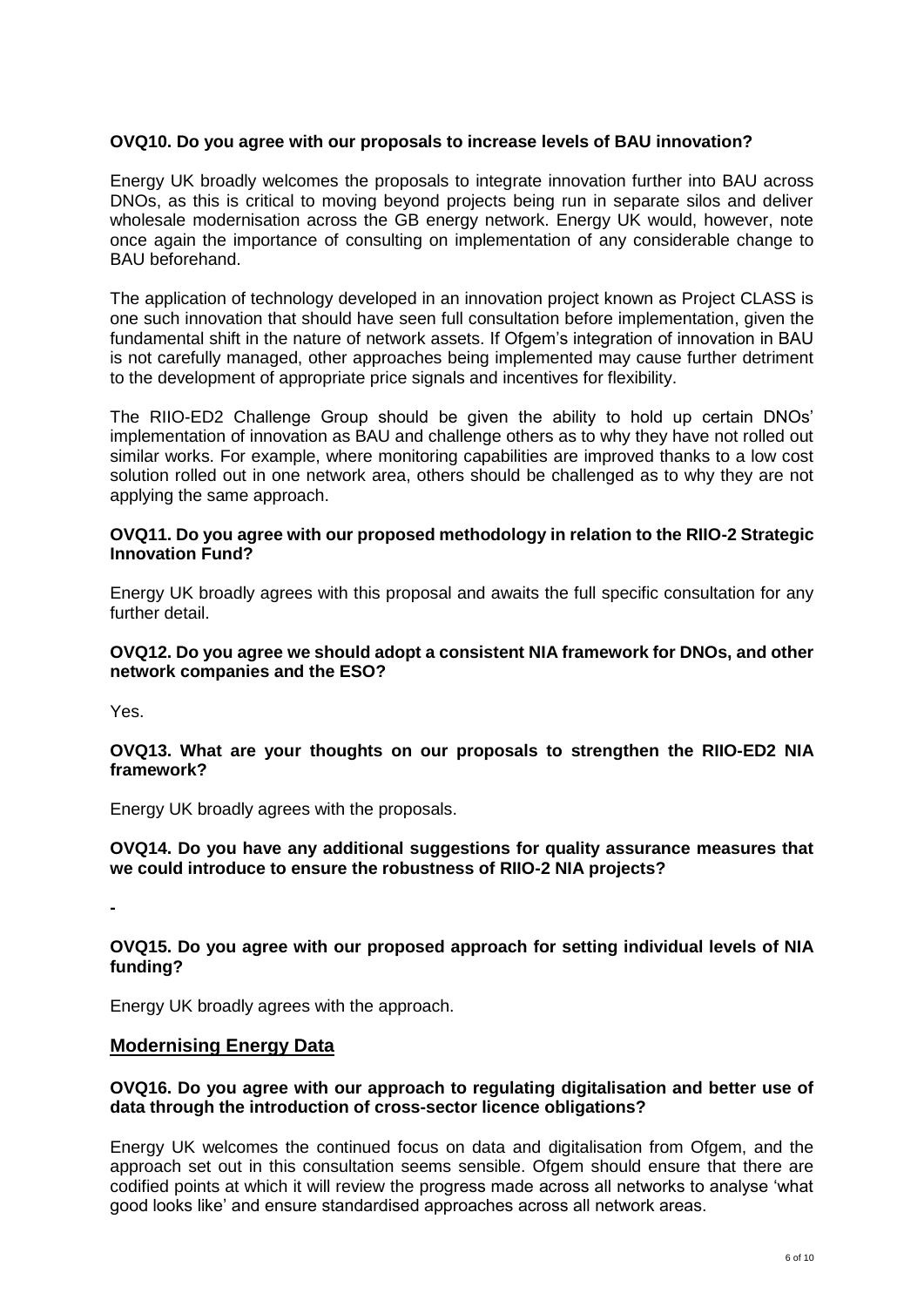# **DSO transition**

## **OVQ17. Do you agree with the proposals we have set out to support optionality for wider institutional change should we later decide to separate DSO functions from DNOs? How else could the methodology support optionality?**

Energy UK welcomes the efforts taken to retain optionality, but would note that many industry parties will feel that incorporating DSO functions into the RIIO-ED price control is not appropriate. It seems counter-intuitive to wish to keep optionality available while integrating incentives for DSO functions into a price control only applicable to DNOs. This being said, the DSO functions set out within this consultation seem appropriately targeted towards the capabilities of the DNOs as enablers of DSO rather than sole providers.

Market Development is one core area in which conflict may arise. This is particularly the case where ENWL have arguably forfeited the ability to be a neutral market facilitator by actively competing against other flexibility providers using CLASS technology in NGESO markets.

It is concerning that while Ofgem has repeatedly acknowledged the existing conflicts of interest and the potential impacts of these conflicts, it continues to defer any decision on separation or take comprehensive steps to address the conflict until such a time as a decision can be made. Energy UK understands that consulting upon, developing and delivering an approach to separation would be complex and require considerable resource, but expects that waiting until a conflict arises would potentially cause more resource requirements as well as additional cost to consumers.

It is important that Ofgem work to address this conflict itself, rather than relying on networks to self-regulate in the best interest of consumers.

#### **OVQ18. Do you agree with our proposal to use the Business Plan Incentive to encourage companies to reveal standards of performance higher than our baseline expectations in their DSO strategies? Do you agree we should require, where appropriate, all DNOs adopt these revealed standards?**

Where DSO functions are incentivised through RIIO-ED2, this approach seems appropriate. Where performance exceeds expectations all DNOs should be held to that revealed standard to ensure the best consumer outcomes.

#### **OVQ19. Do you agree with our proposal to invite companies to provide metrics and performance benchmarks in their DSO strategies?**

Energy UK agrees that this approach would be appropriate, but would also note that industry should be able to recommend metrics and performance benchmarks as well. This will go some way to incorporating the right metrics to develop market confidence and effective competition.

DNOs must be incentivised to improve transparency across the board, from publishing metrics and performance benchmarks to making available low voltage monitoring data. Regardless of how DSO functions are incentivised, any DNO that participates in DSO functions should be publishing full information about their approach.

Energy UK welcomes the clarity in the consultation that Ofgem will ensure that metrics and benchmarks are standardised across DNOs in RIIO-ED2 to ensure accuracy and fairness. Given the importance of DSO functions for the developing smart flexible energy system, performance against these metrics and benchmarks should be reviewed publicly each year.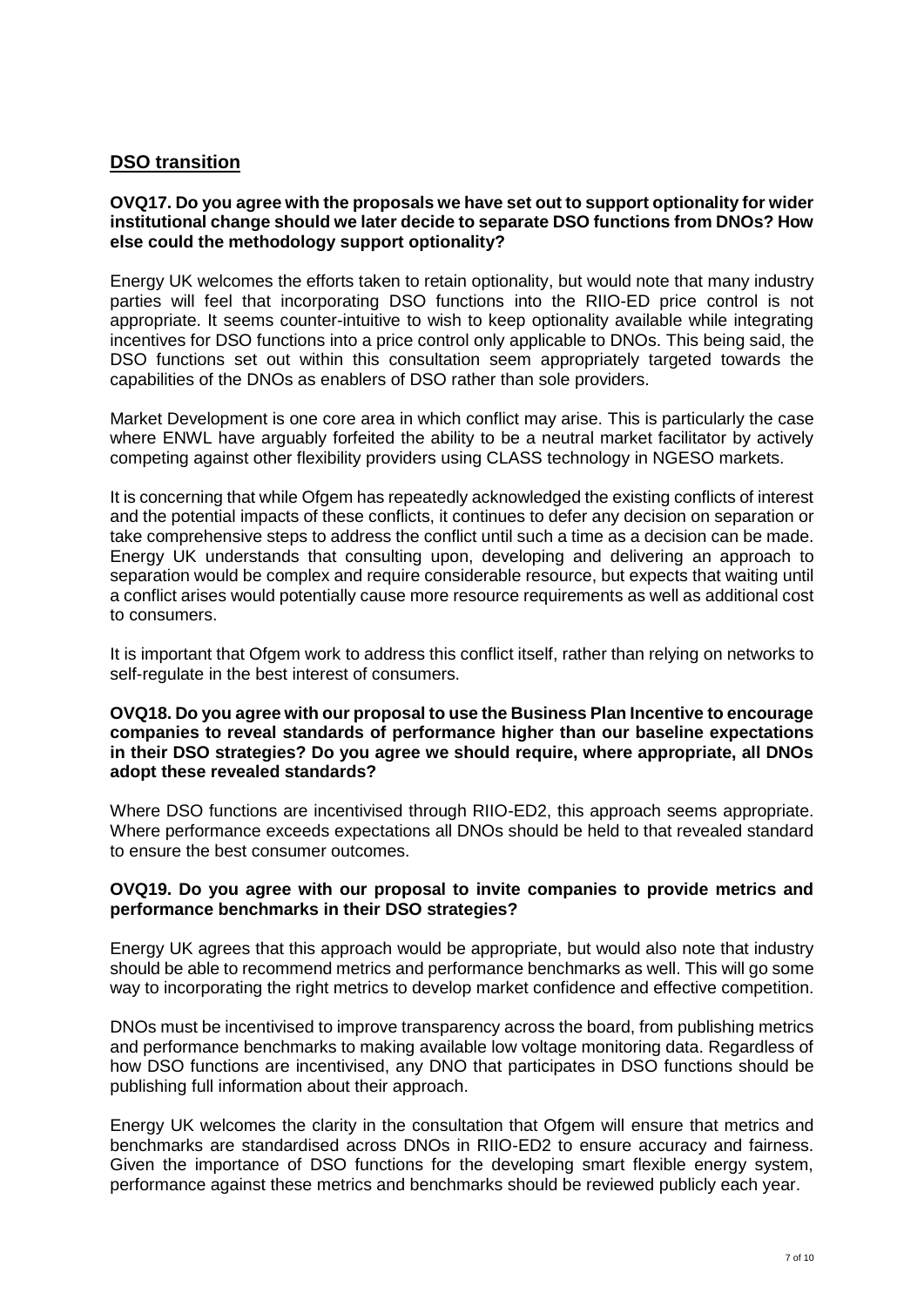**OVQ20. Do you agree with our proposal to introduce a DSO ODI in which we would, via an ex post incentive, penalise or reward companies based on their delivery against baseline expectations and performance benchmarks? If so, what criteria and other considerations should we take into account in determining whether we should apply a reward or penalty?**

Where DSO functions are incentivised through RIIO-ED2, this approach would be appropriate.

Market viability should be taken into account when determining reward or penalty, including number of participants, amount of flexibility procured, and a comparison of the flexibility procured compared to the amount of capacity operating under a 'Flexible Connection'. The amount invested in ANM and network flexibility should also be taken into account, as effective markets for flexibility should result in reduced investment in this area.

Customer confidence should also be noted, to reveal where flexibility providers feel that DSO functions are being carried out well and where conflicts of interest are noted.

## **OVQ21. Do you agree with our proposal to undertake that ex post inventive performance assessment in the middle and at the end of the price control? Do you think the assessment should be more or less regular?**

If DSO functions are incentivised through RIIO-ED2, an assessment of performance should take place on a yearly basis. This need not be a complete incentive performance assessment, but key indicators of success or failure to meet benchmarks should be highlighted. This will allow for a regular review of the approach taken by DNOs to ensure delivery against ambitious benchmarks, as well as retaining optionality.

## **OVQ22. Do you have views on how we might set appropriate values for rewards and penalties associated with the DSO ODI?**

-

## **OVQ23. Do you agree with the DSO roles, principles and associated baseline expectations in Appendix 5? Does it provide sufficient clarity about the role of DNOs in RIIO-ED2? Do you think amendments or additional baseline expectations are required?**

Energy UK broadly agrees with the roles, principles and associated baseline expectations that Ofgem has defined as part of its work on DSO roles, but additional clarity will be welcome on governance arrangements as the RIIO-ED2 framework continues to develop.

The baseline approach set out for whole system coordination of network operation, under A5.18, seems appropriate, but further detail will need to be developed around the dispatch merit order and the approach taken to resolving conflicts to ensure that system security is maintained but markets retain viability.

Network forecasting and equipment expectations should be set out transparently to ensure wider scrutiny is enabled, this includes publishing the cost benefit analysis to allow for network user scrutiny.

Continued ambiguity over flexibility market development and the role of DNOs and wider DSOresponsible parties will need to be resolved before the market and investors can be confident in the approach.

# **A whole system approach**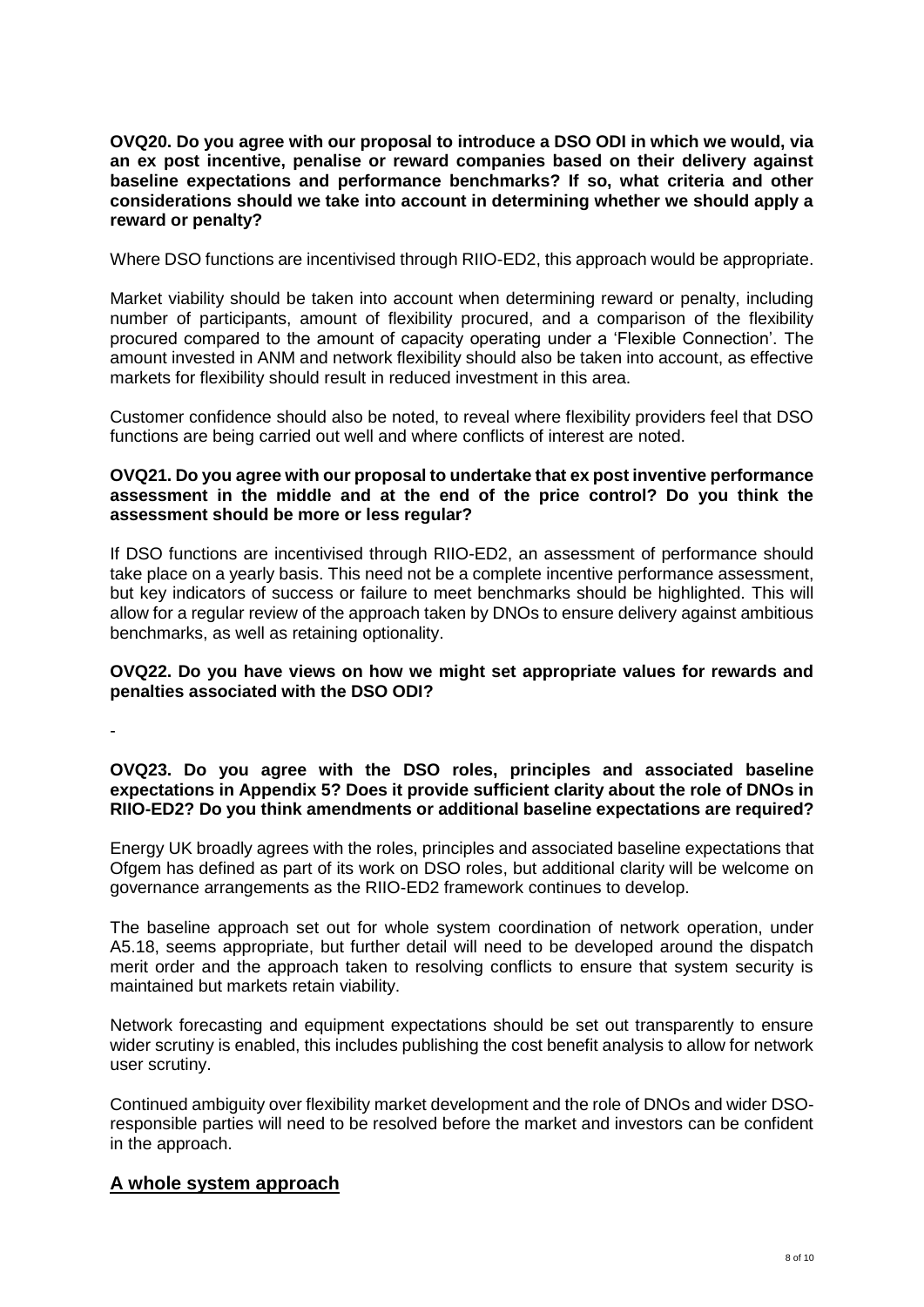From Energy UK's response to RIIO-2 Methodologies:

*We welcome this whole system thinking and anticipate that it might find a role in the interface between the transmission and distribution systems, and across sectors. We consider an incentive should not be necessary but would support an annual process that best aligns with network planning cycles.*

*We agree that neither a materiality threshold nor an 'unforeseeable' condition should be required. Also, that it would seem appropriate to enable participation of electricity distribution licensees as soon as possible.*

*In this context we note the RIIO-2 Methodology consultation annex explaining the Exit Capacity Enhanced Obligations, but wonder if this is sufficient to ensure the best outcomes for customers, whilst also seeking further clarity on Ofgem's oversight role in normal circumstances and if there is a dispute if the networks are unable to agree. In this context we would support an annual process for reopeners linked to capacity booking considerations.* 

## **OVQ24. Are there any electricity distribution specific barriers to whole system solutions, and if so, are there any sector specific price control mechanisms to address these?**

The availability of granular data on the state of the network remains a barrier to progressing whole system solutions, as is addressed in this consultation. A lack of clarity over the future levels of locational granularity of charging regimes is problematic, as these regimes will be critical to rewarding connected parties for their flexibility. This is particularly of importance when looking to LCTs, as heat and transport assets in particular will hold inherent flexibility that could otherwise fail to be utilised.

## **OVQ25. Are there any electricity distribution specific issues you think should be accounted for in the Business Plan Incentive?**

The decarbonisation of heat and transport will result in many choices being made between gas and electricity, as well as between distributed or centralised solutions. Heat networks, rapid charging hubs, and a range of other technologies will create the need for far greater coordination. It is vital that the solution to these issues is focussed in ensuring that customers are being provided with more options rather than having options taken away.

## **OVQ26. Do you agree that whole system solutions are relevant to the innovation stimulus?**

Energy UK agrees that whole system solutions are relevant to the innovation stimulus.

## **OVQ27. Do you agree with our key proposals for the CAM?**

Yes, Energy UK broadly agrees with these proposals.

## **OVQ28. Do you consider that two application windows, or annual application windows, are more appropriate, and should these be in January or May?**

Energy UK agrees with the proposed two application windows, and these must be aligned across gas and electricity, as well as across transmission and distribution.

**OVQ29. Do you consider that the current electricity distribution licences should be amended to include the CAM, or wait until in 2023 at the start of their next price control?**